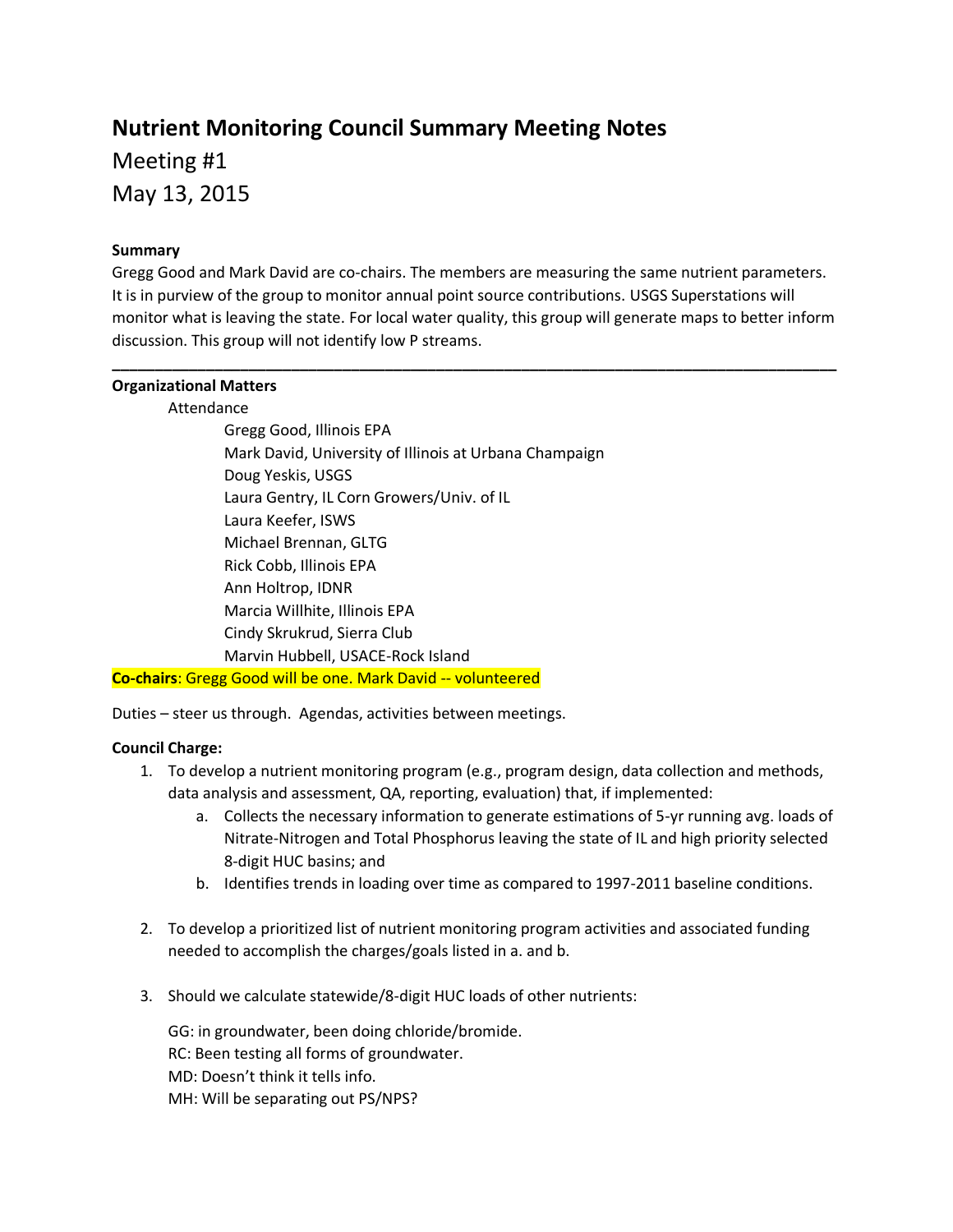RC: Can MD: Haven't seen this in surface water sampling. MH: cost?

# **What form of nutrients are we measuring?**

(All agreed that they are monitoring the same parameters.) Total P SRP or DRP (both are phosphate) TKN (TKN + NO3 = TN) (TKN – NH3 = organic particulate) NO3, NO2: Sometimes will separate out NO3 (LK). DO chloride, bromide, silica as indicator of what might grow (diatom growth)

# **What are we not monitoring?**

Sediment LK: What SCALE are we working at? Watershed scale (MW) MW: local is HUC 8-12 level. Want to look at changes in loading. What are changes in local water quality because that is what people care about. (drinking water, aquatic community health) LK: Will see changes in HUC-12 but not always HUC-8. DY: And how will be interact with other committees? Brian: touched on Adaptive Management and SAC interaction MD: What is point source contribution on a yearly basis? MW: That's both implementation measure across board as we get permit limits. %age of point sources that are going lower feeds into that calculation. MD: Seems like we sd be able to parse this out by watershed and year. MW: Majors have N and P limits. MD: Going forward, we'd want per year. MW: if have limits, we have data. If only have monitoring, harder to retrieve. MD: wouldn't corralling that data fall under this group? CS: would it take permit limit change to get annual no? MW: DMR's are electronic.

Marcia – THIS IS WITHIN THE PURVIEW OF THIS GROUP TO MONITOR ANNUAL POINT SOURCE CONTRIBUTION ACROSS STATE. We need to measure indicators of progress. Brian: at some point we have to figure out how to collate all the data.

RC: Drinking water: MCL, Springfield has put in more buffer strips to reduce pesticides. MW: need to captures measures of PS that are indicators of progress RC: you won't know if BMP is working; idea is multiple barrier approach.

Thus, an indicator of progress is DRINKING WATER treatment needs.

MH: Sd this group identify land use issues. Network scope? Land use variables.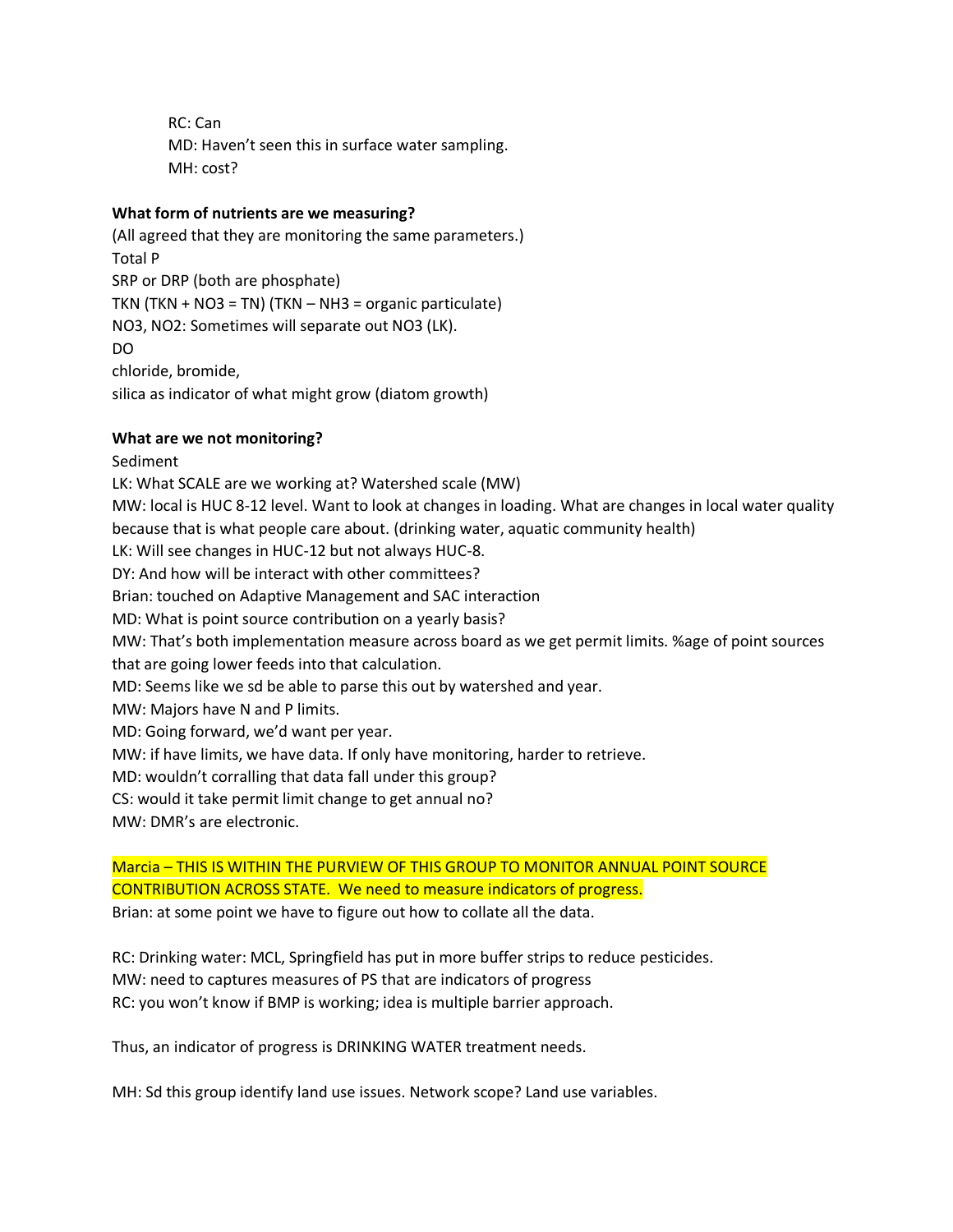MW: some of this is captured in Science Assessment at large scale. Not sure that this is within scope. RC: DW and GW trends in same locations. CS: Gathering data in drinking water (T/O from algae sources) RC: and now have HAB (harmful algal bloom)

Biological stuff: Brian: Ohio Trophic Index MW: combo of data result and trophic GG: have trophic index for LAKES (not flowing waters) Fish index of IBI and bug index of IBI only for Wadable waters (approx. 10 – 100 ft wetted width) Every 5 years national assessment of streams, rivers, wetlands. MW: challenge is that the indices are different CS: I think we need to talk about response variables. Algae levels.

Brian: Every lake is different. The chemistry may not reflect this but the biology does. MH: if we are looking at 5 year avg., epa has long standing network of data, not reflected in map. We sd talk about existing network. What enhancements can be made?

GG: We need a plan of what we are going to do. How much small scale monitoring to do? And how much biological monitoring to do? We have to have a definitive goal.

MW: Charge is to understand what has been the IMPACT. How are detecting changes in loading in water quality? That we can report on. Knowing conditions of water will help target changes. This is more about OUTCOME.

MW: this is the least policy oriented group. This is what's going to be supporting data to measure progress.

RC: we have GW mon. but does it adequately rep loads? BMP for surface water <-does this conflict with GW? This needs to be figured out.

DY: this wd help us pick our dots.

Brian: let's hold off on the vote.

DY: the other groups may have the questions for us.

MW: let's take SAC off charge as they are charged with determining state standards. They will not rely on this group to make their decisions.

MH: You need to have a long period of record to show changes. What has been done for years should be basis.

RC: there has been some changes in the kind of monitoring but it hasn't been put together and looked at.

MH: Analysis of existing data could be priority.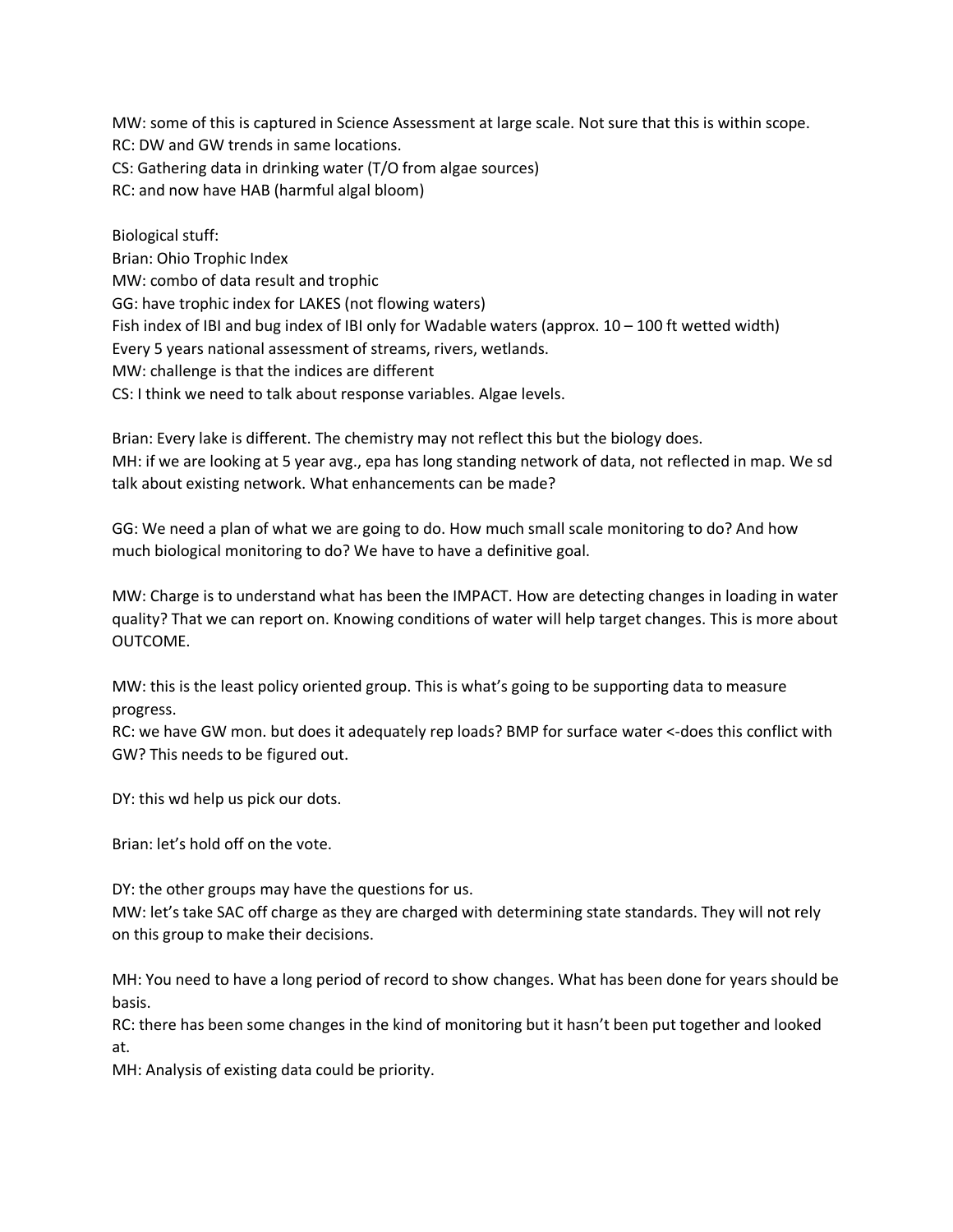Brian: Long term data good basis. Question is: what do we need 10 years from now that we had better start collecting now? MH's List of all WQ parameters collected (COE): Total N, NOx, NHx, Total P, Soluble Reactive Phosphorus (SRP) SO4 (possibly discontinued) SiO2 Chlorophyll a Phytoplankton TSS/VSS Secchi, Temp DO pH conductivity velocity

# **After lunch:**

How to prioritize monitoring locations?

Where do you start?

MD: sd we talk about what we've started?

MW: IEPA and USEPA in agreement to do superstation monitoring.

DY: 5 year. 75% of land. Many of the USGS superstations are installed and running. Others (~4) in June. Rest in July. Will have to develop regression equations.

MD: Have data and loads for these rivers going back to 1980s. We are beyond what other states have. At bigger scale we'll have really good data.

DY: stations to be established for inputs into state. One already done. (Continuous NO3)

MW: priority watershed graph from Mark doesn't really capture watershed groups. Some have some data collection. We should capture those sources. Public water supplies do raw water sampling too. Keep it for the Crop priorities are water supplies so they have data.

MH: map question: HUC-8 or HUC-11 (are there multiple scales)?

LK: priority watershed HUC-8 but many delineated by activity/program definition.

LK: L. Decatur watershed …. Below city's effluent. Listed as PS. But sd be NPS too? Upstream of L. Dec is NPS.

Brian: Is there a system in place to capture what water supplies doing?

MW: IEPA captures raw water sampling.

RC: not doing raw. Doing ambient sampling.

MW: strike the above.

MW: watershed groups are gathering data. Cd be a source of info.

Brian: Anywhere that sd be on Wish List?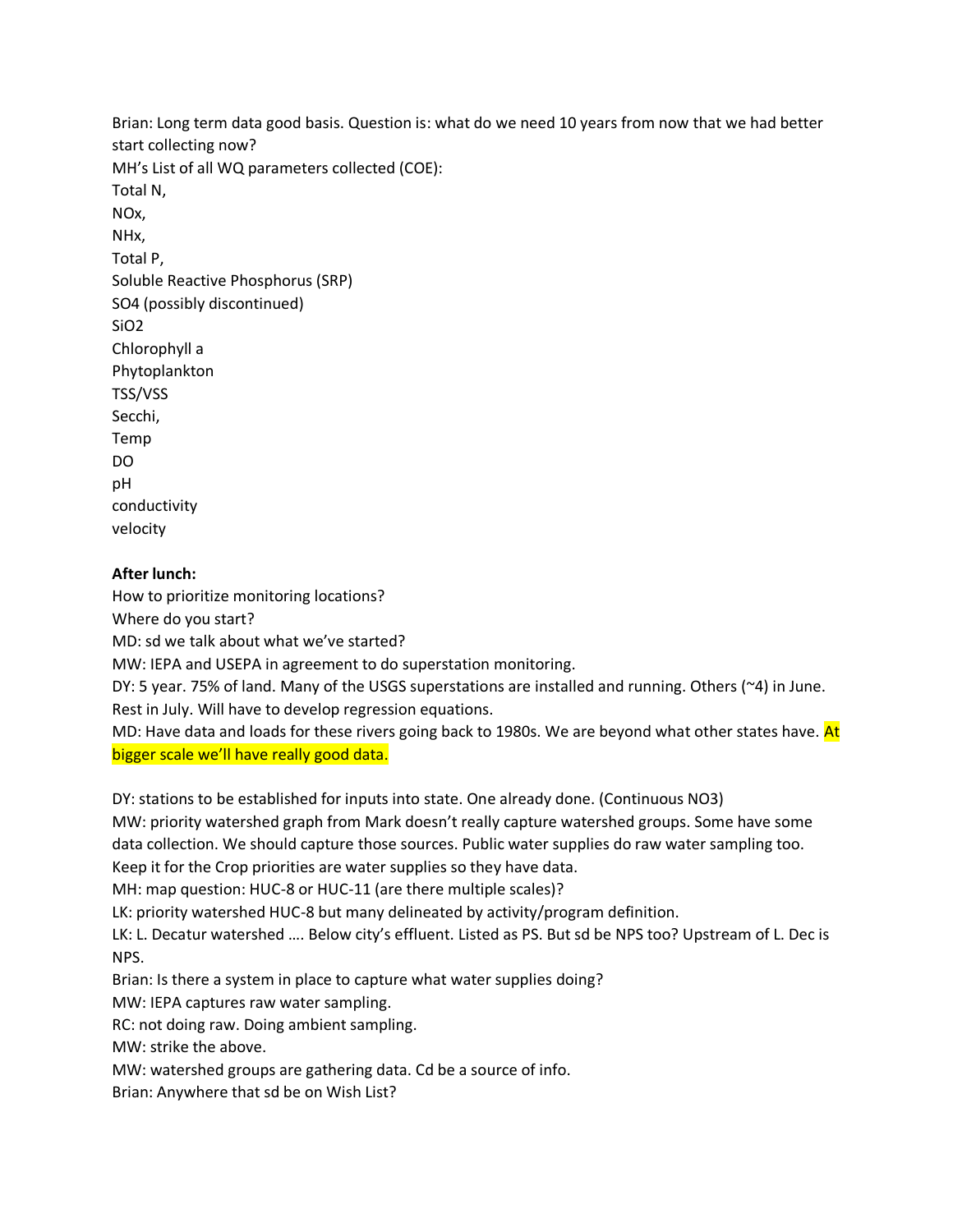LK: Load coming out of IL: COVERED. But groundwater may still need attention.

RC: Green R. Miss R IL R looking at conc >3 mg/L community wells.

AH: One of the programs that IDNR has is a state wildlife action plan. Streams campaign. Conservation opp areas where can implement. Several of these priority watershed are conservation opp areas. While groups won't necessarily be monitoring now, but could integrate. Could bring into conservation plans and gives connection to other groups. Cons opp areas id'd. Several of the watersheds are Cons Opportunity areas. Cd leverage local resources rock, vermil, Little Wabash. Cd bring into Wildlife Action Plan (they are revising it now).

MH: in DY's doc, is there another increment of data? Cd that be a stating pt. DY: It's a base map.

MH: if we have longer period of record, cd help id watersheds that are changing.

MD: in strategy used base time period. Superstations only have to do with major river systems **leaving** the state. (8 of them)

CS: is there a way for us to look at P loading in NE IL without superstations? Cd back calculate from WWTP DMR data.

DY: function of resources avail. Thomas Granato has info about monitoring station in that area. GG: Are these ALL priority watershed and we need to do all of them OR do we prioritize them.

LK: Spoon R and lower Sangamon R. have 15 years of mon data that are not on this map. It is nice data. MH: Recommendation for where to start. We have superstations for what's leaving IL.

And if we want to expand to local, we pick out a number to characterize and represent. One in urban, Ozark, central?

Brian: state loading is covered. Local water quality options:

- 1. Look at existing
- 2. Look at representative
- 3. Look at WQ problem areas.

MW: Fox R. has local WQ issues. All KIC ones do too. We have them captured. It's a matter of density. Before we can make a choice, need fuller picture of present monitoring. Cd be difficult to make decision today.

Brian: Cd circulate map that we could use for next mtg. GG: Where will BMP implementation be focused? MD: On NPS side, can we show change? MW: On map, we will be focusing attn.

Homework: Brian: 2 maps: 1. monitoring maps 2. implementation maps **Overlay** DY: another implementation map: Where done the work Where planning the activities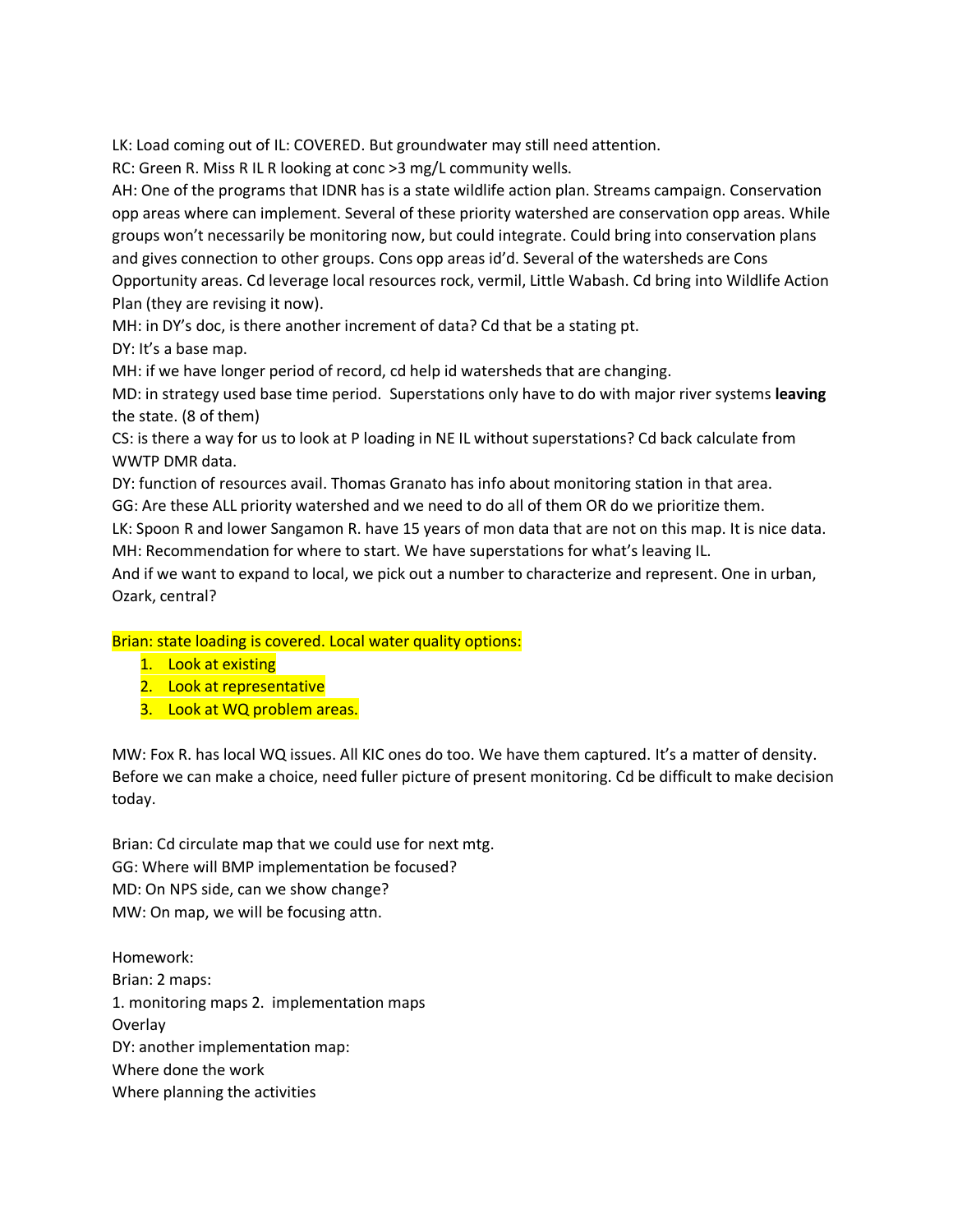MD: there hasn't Will have map discussion afterwards to determine how to develop the maps.

GG: Up and running in 1.5 years CS: What about WQ degraded by nutrient stream map? MD: already in NLRS Brian: we cd use that as Base Map.

#### Parking lot issue:

MW: We need to decide our base year for implementation is [this is Policy Work Group issue]

MH: wd be helping to describe Background conditions. Land use within IL. Price of corn, anhydrous ammonia. This helps with reporting. [parking lot]

MD: We have a lot of that info. Implementation is harder to capture.

MW: It's a policy decision.

MH: Is it possible to use IDA. MW: No numbers on cover crops LK: CRP is proprietary info.

#### **Brian: Do we ID low P streams?**

GG: We've worked with AH….Is that a charge for this council? AH: Where wd it fit? GG: it wd be in addition. MW: nope AH: argument has been made that has to have natural landscape to have low P. e.g. Shawnee. But at small scale can have this too. Wd be tough to see change. Land use hard to change overtime without large effort.

# **Verdict: NO**

#### **Brian: Ag WQ Partnership Forum coordination?**

Discussion of who has data. Different agencies have it for what they have funded. AH: might be worth state funded CREP. DY: Let's meet with them at some point.

#### **Next steps**

EB will send homework assignments. Next meeting: end of August/early Sept August 17 and mid September

Anyone that we didn't invite? Nothing obvious.